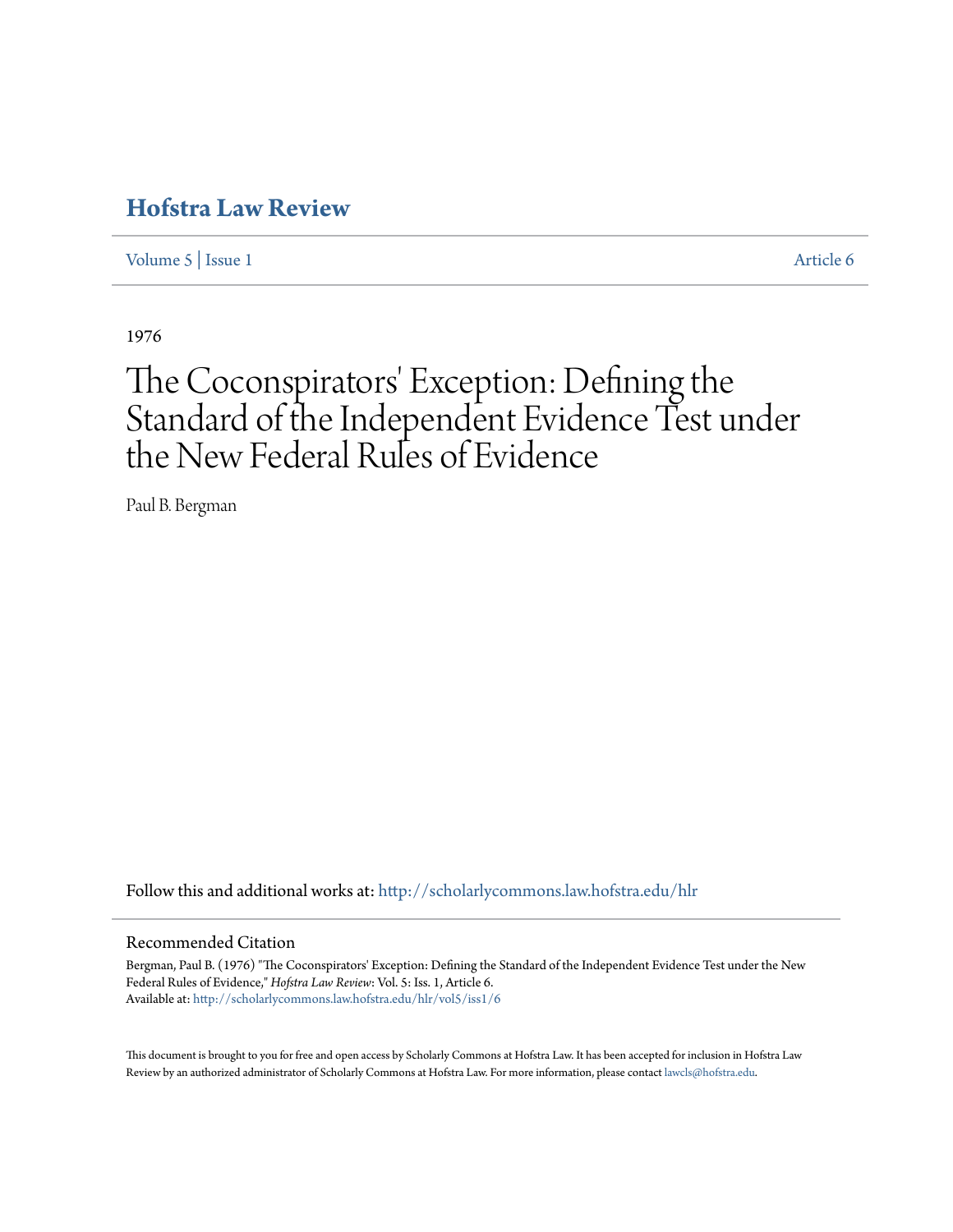### **THE COCONSPIRATORS' EXCEPTION: DEFINING THE STANDARD OF THE INDEPENDENT EVIDENCE TEST UNDER THE NEW FEDERAL RULES OF EVIDENCE**

#### *Paul B. Bergman\**

#### **INTRODUCTION**

Every circuit in the federal system permits the reception in evidence of hearsay declarations by persons alleged to be coconspirators of the defendant on trial.' The so-called coconspirators' exception to the hearsay rule applies, as the Supreme Court has stated in *Anderson v. United States,* "if the declaration was **[11** made during the course of and [2] in furtherance of the conspiracy charged **... \*"2** As a practical matter, though, the admissibility of the hearsay evidence does not rest so much upon fulfilling the conditions enunciated in *Anderson* as it does upon satisfying a third: a determination that there is sufficient evidence exclusive of the hearsay to connect the defendant with the conspiracy.3

3. That sufficient evidence "independent" of the hearsay is required has been acknowledged by the Supreme Court. In Glasser v. United States, 315 U.S. 60 (1942), the Court stated:

[Dieclarations [of co-conspirators] are admissible . . . only if there is proof *aliunde* that he [the defendant] is connected with the conspiracy. Otherwise hearsay would lift itself by its own bootstraps to the level of competent evidence.

*Id.* at **74-75** (dictum) (citations omitted). Moreover, a showing of independent evidence is uniformly required throughout the circuits. *First Circuit:* "The declaration of one coconspirator is inadmissible against a second alleged co-conspirator. **. .** absent independent proof that the second co-conspirator is connected with the conspiracy." United States v. Johnson, 467 F.2d 804, **807** (1st Cir. 1972), *cert. denied,* 410 U.S. 909 (1973); *Second Circuit:* "[T]he judge must determine . . . whether in his view the prosecution has proved participation in the conspiracy, by the defendant against whom the hearsay is offered, by a fair preponderance of the evidence independent of the hearsay utterances." United States v. Geaney, 417 F.2d 1116, 1120 **(2d** Cir. 1969), *cert. denied,* **397** U.S. **1028** (1970); *Third Circuit:* "Hearsay statements are inadmissible when no independent evidence links the declarant to the defendant." United States v. Bey, 437 **F.2d 188, 190** (3d Cir. 1971) (citation omitted); *Fifth Circuit:* "[Tihe government must introduce sufficient independent evidence of the existence of a conspiracy and of appellant's participation therein . **.** . **"** United States v. Rodriguez, **509** F.2d 1342, 1346 (5th Cir. 1975); *Sixth Circuit:* "To permit consideration of hearsay, there must be sufficient independent evidence apart from the hearsay to establish a conspiracy or joint criminal venture between

<sup>\*</sup> B.A., 1964, College of the City of New York; LL.B., 1967, Brooklyn Law School. The author is a practicing attorney and was formerly Chief of the Appeals Division for the United States Attorney's Office, Eastern District of New York.

*<sup>1.</sup> See* cases cited in note 3 *infra.*

<sup>2.</sup> Anderson v. United States, 417 U.S. 211, 218 (1974).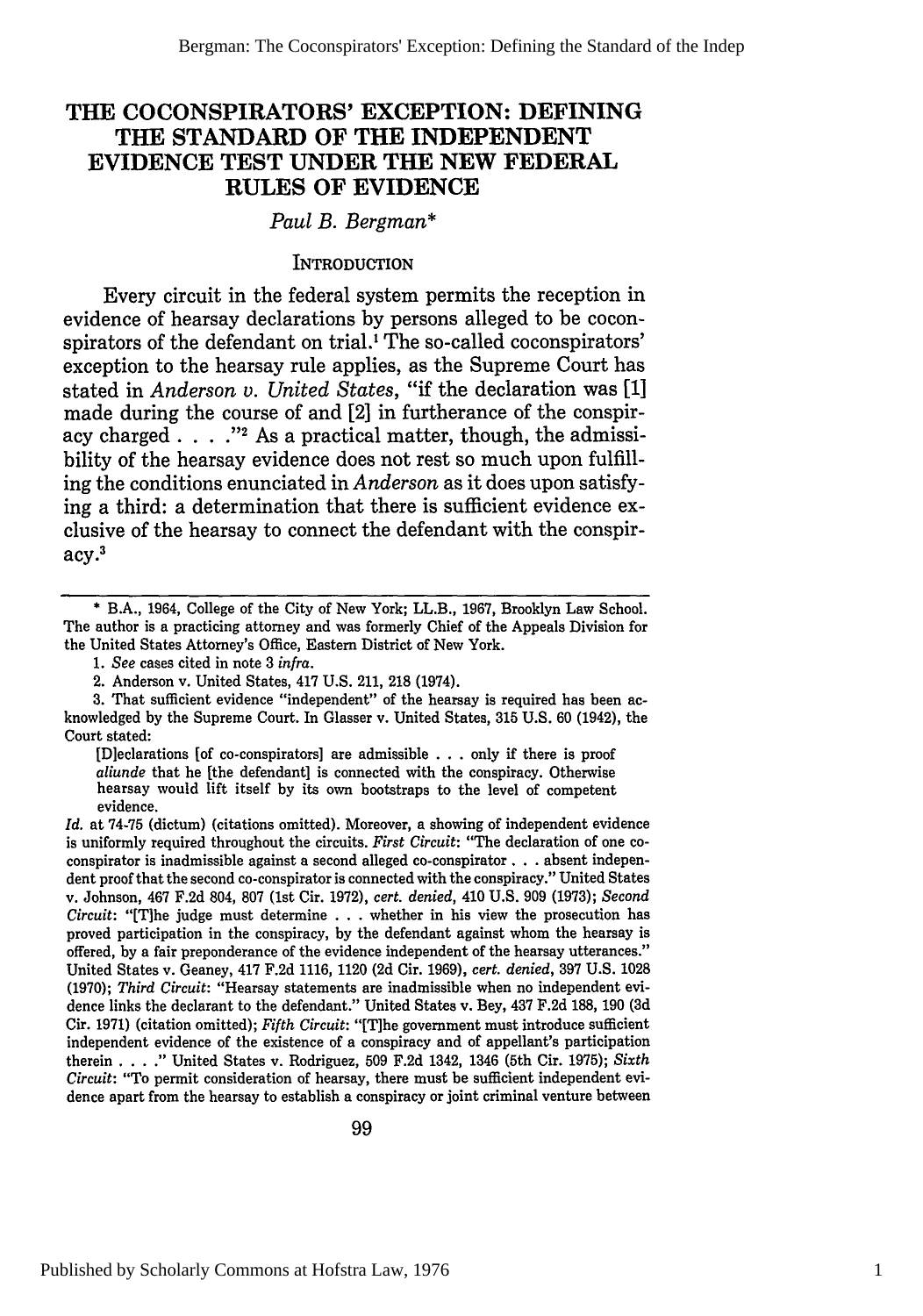The federal courts have not formulated a uniform test to determine the quantum of independent evidence necessary to satisfy this third precondition to the admission of a coconspirator's declaration. It is the thesis of this article that while the Federal Rules of Evidence do not mandate any fixed standard for reception of hearsay statements of coconspirators in the context of the independent evidence test, they do afford the courts an opportunity to reexamine their previous decisions with regard to the standard by which independent evidence is gauged. In addition, the new Rules offer courts the option of discarding the independent evidence test altogether and considering the hearsay itself in determining whether the hearsay should come before the jury. This option should be exercised so that hearsay declarations of a coconspirator will not be admitted unless the court is satisfied that there is proof beyond a reasonable doubt that the defendant against whom the declaration is offered was a member of the conspiracy at issue. The trial judge should be free as a matter of discretion to rely upon the disputed hearsay in making that determination.

100

#### CURRENT FORMULATION OF THE TEST

Uniformly, the federal courts of appeals have instructed trial judges in the district courts<sup>4</sup> that they must ignore the hearsay

While the Fourth Circuit has not explicitly remarked that the evidence of the conspiracy's existence and the defendant's connection with it be independently demonstrated, the requirement is implicit in its decisions. *See* United States v. Vaught, 485 F.2d **320, 323** (4th Cir. 1973); United States v. Sapperstein, **312** F.2d 694, **698** (4th Cir. 1963).

4. The question of whether there is "sufficient" independent evidence is properly determined by the court and should not be left to the jury as a preliminary matter. *See* Morgan, *Functions of Judge and Jury in the Determination of Preliminary Questions of*

the declarant and the defendant." United States v. Craig, **522** F.2d **29, 31** (6th Cir. **1975)** (citations and footnotes omitted); *Seventh Circuit:* "[Tihere must be sufficient evidence aliunde extra-judicial declarations of co-conspirators establishing the existence of the conspiracy and connecting the appellant with it." United States v. Santos, **385** F.2d 43, 44 (7th Cir. 1967), *cert. denied,* **390** U.S. 954 (1968); *Eighth Circuit:* "[Iln order that the declarations of an alleged co-conspirator be admissible against a defendant there must **be** proof aliunde of the alleged declarations of the existence of a conspiracy. . . **"** Rizzo v. United States, 304 F.2d 810, **826** (8th Cir.), *cert. denied,* 371 U.S. **890** (1962); *Ninth Circuit:* "[S]uch declarations are admissible . . . only if there is proof independent of the declaration that he [defendant] is connected with the conspiracy." Carbo v. United States, 314 F.2d 718, **735** (9th Cir. **1963),** *cert. denied,* **377** U.S. **953** (1964); *Tenth Circuit:* "[T]he existence of the conspiracy must be shown and the connection of the [defendant] therewith established by independent evidence." Glover v. United States, 306 F.2d 594, **<sup>595</sup>**(10th Cir. **1962);** *D.C. Circuit:* "IThe statements of a coconspirator are inadmissible **...**unless there is substantial independent evidence tending to establish the existence of the conspiracy **.... "** Laughlin v. United States, **385** F.2d 287, **292** (D.C. Cir. 1967), *cert. denied,* **390** U.S. 1003 (1968).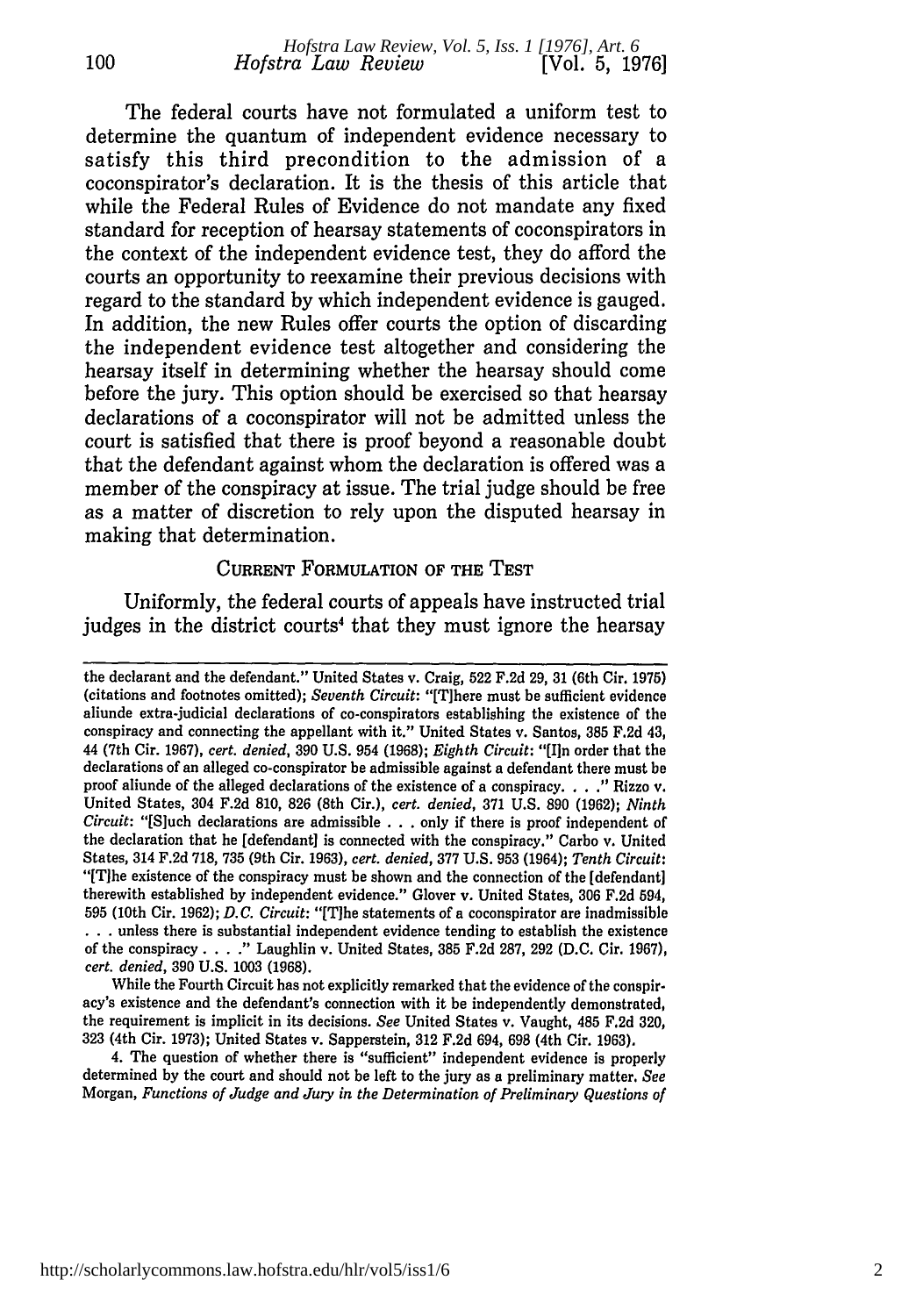itself, and concentrate solely upon the so-called independent evidence in the case, before determining whether there is sufficient foundation to admit the hearsay.5 In effect, trial judges have been asked to perform a kind of mental gymnastic' which, at times, has resulted in confusion, even among seasoned jurists.7

While the circuit courts have been firm in their requirement that the independence of the evidence be demonstrated, they have been neither uniform nor clear in their application of the standard by which the sufficiency of the independent evidence is to be gauged. At one pole is the test currently employed by the Second Circuit, first enunciated by Judge Friendly in *United*

**5.** The premise most consistently used for the reception of a coconspirator's statement has been the agency theory. *See* Lutwak v. United States, 344 **U.S.** 604, **617 (1953);** Hitchman Coal & Coke Co. v. Mitchell, 245 **U.S. 229,** 249 **(1917);** Logan v. United States, 144 **U.S. 263, 308-09 (1892);** United States v. Gooding, **25 U.S.** (12 Wheat.) 460, 469 **(1827).** Because the existence of an agency cannot be shown **by** the agent's own declaration, however, the fact of the agency must be "shown independently." United States v. Renda, **56 F.2d 601, 602 (2d** Cir. **1932).**

**6.** In United States v. Geaney, 417 **F.2d 1116 (2d** Cir. **1969),** *cert. denied,* **397 U.S. 1028 (1970),** Judge Friendly remarked:

It is difficult, of course, for the trial judge or a reviewing court to perform the intellectual feat of assessing the independent evidence free from the color shed upon it by the hearsay.

*Id.* at 1120.

7. In United States v. Fantuzzi, 463 F.2d 683 (2d Cir. 1972), a case involving a narcotics conspiracy, the court gave the governing standard an unintended dual aspect that had the momentary and accidental and, in the author's view, correct effect of partially merging the evidentiary issue with the issue of whether the evidence was sufficient to prove guilt beyond a reasonable doubt:

He [the defendant Bruno] argues first, that the Government failed to establish by independent non-hearsay evidence that he had knowledge of the illegal im-

*Fact,* 43 HARV. L. **REV.** 165, 186-87 **(1929).** As to whether the jury should also be allowed the opportunity to exclude the hearsay on the same theory, *compare* United States v. Bermudez, 526 F.2d 89, 98-99 **(2d** Cir. 1975), *with* United States v. Rosenstein, 474 F.2d 705, 712-13 (2d Cir. 1973). *See generally* 1 J. **WEINSTEIN** & M. BERGER, WEINSTEIN's EVIDENCE 10415] (1975). Surely, unless we wish to confuse jurors hopelessly, they should not be given instructions in conspiracy cases much beyond what is necessary. In addition, there seems to be no sound reason to permit a double screening on questions of admissibility. *Cf.* **18** U.S.C. § 3501(a) (1971); United States v. Barry, **518** F.2d 342, 346 (2d Cir. 1975). In United States v. Dennis, 183 F.2d 201 (2d Cir. 1950) (dictum), *aff'd,* 341 U.S. 494 (1951), Judge Learned Hand questioned the utility of having the jury first determine that the defendant's participation in the conspiracy was shown beyond a reasonable doubt before the hearsay declarations. He remarked: "[U]pon that hypothesis, the declarations would merely serve to confirm what the jury had already decided." *Id.* at 231. Of course, having the court determine that the evidence meets a certain standard before allowing the jury to consider the question is an entirely different matter. *But see* Davenport, *The Confrontation Clause and the Co-Conspirator Exception in Criminal Prosecutions: A Functional Analysis,* **85** HARv. L. REv. **1378, 1390** n.57 **(1972).**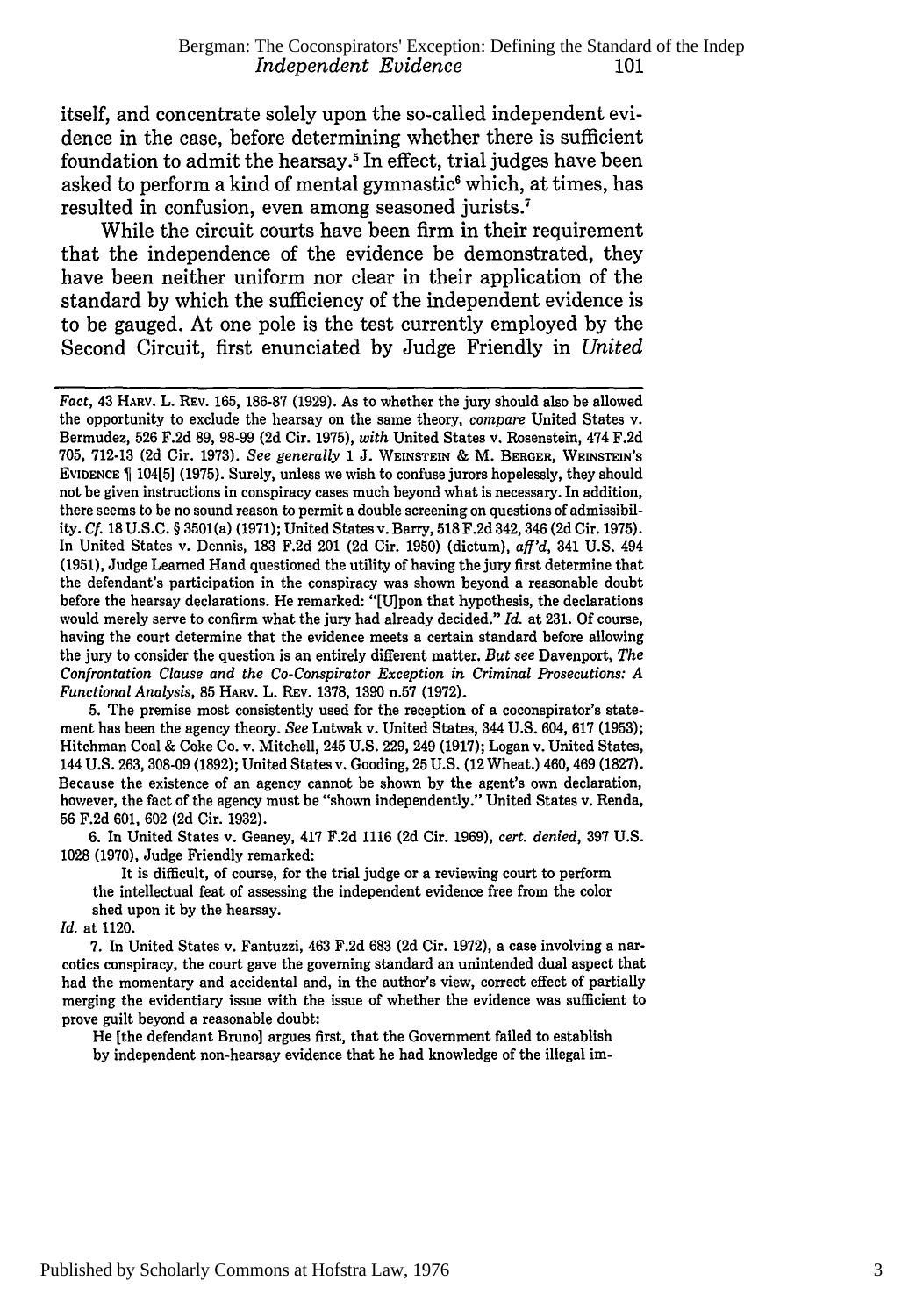## States v. Geaney,<sup>8</sup> where he stated:<sup>9</sup>

102

[T]he judge must determine, when all the evidence is in, whether in his view the prosecution has proved participation in the conspiracy, by the defendant against whom the hearsay is offered, by a fair preponderance of the evidence independent of the hearsay utterances.

In direct contrast to the Second Circuit's view is the more recent holding of the Fifth Circuit in *United States v. Oliva.'"* In *Oliva* the court explicitly adopted a standard which requires that the prosecution establish "a prima facie case of the existence of a conspiracy and of the defendant's participation therein," and that the independent evidence "be sufficient to support a finding by the jury that the defendant was himself a conspirator."<sup>11</sup>

While none of the remaining circuits have made their positions entirely clear on this issue, it appears that the Second Circuit's standard is the minimum which must be met. While other circuits may demand a greater showing of independence than is required by the Second Circuit, no circuit, despite the assertions of the court in *Oliva,* has gone as far as the Fifth Circuit and required that the proof be beyond a reasonable doubt.<sup>12</sup>

*Id.* at **689.** Curiously, the court in *Fantuzzi* then proceeded to discuss the Government's failure to show **by** independent evidence that the defendant Bruno was connected with the conspiracy and based its decision on that ground, not on the ground that the evidence was insufficient to prove guilt beyond a reasonable doubt. *Query:* given its admissibility, why would hearsay evidence not have been probative of the defendant's state of mind?

**8.** 417 **F.2d** 1116 **(2d** Cir. **1969),** *cert. denied,* **397 U.S.** 1028 **(1970).**

**9.** *Id.* at 1120.

**10.** 497 **F.2d 130** (5th Cir. 1974).

**11.** *Id.* at **132-33.**

12. There are a number of circuits which, like the Fifth Circuit, speak of a "prima facie" case of conspiracy as the test to be used in determining whether there is independent evidence to establish the defendant's connection with the conspiracy. *See, eg.,* United States v. Morton, 483 **F.2d 573, 576** (8th Cir. **1973);** United States v. Spanos, 462 **F.2d** 1012, 1014 (9th Cir. **1972);** United States v. Hoffa, 349 **F.2d** 20, 41 (6th Cir. 1965), *aff'd on other grounds,* **385 U.S. 293 (1966).** Nevertheless, none has stated that the standard to be employed involves proof beyond a reasonable doubt. In these cases, the expression "prima facie" simply begs the question.

It is difficult to determine the First Circuit's position on this issue. In United States v. Johnson, 467 **F.2d** 804 (1st Cir. **1972),** *cert. denied,* 410 **U.S. 909 (1973),** the court stated that the "independent evidence need not establish the alleged co-conspirator's participation beyond a reasonable doubt." *Id.* at **807.** *See also* United States v. Bickford, 445 **F.2d 829, 830** (1st Cir.), *cert. denied,* 404 **U.S.** 946 **(1971).** Nevertheless, in *Oliva,* the Fifth Circuit-inexplicably, it would seem-erroneously lumped the First Circuit, citing *Johnson,* as one of three other circuits (erroneously including, as well, the Eighth and the

portation of the cocaine, and second, that the evidence pertaining to his words or his acts was insufficient to prove that he was a member of the conspiracy. As we find reversible error on the latter ground we shall have no occasion to discuss the former contention.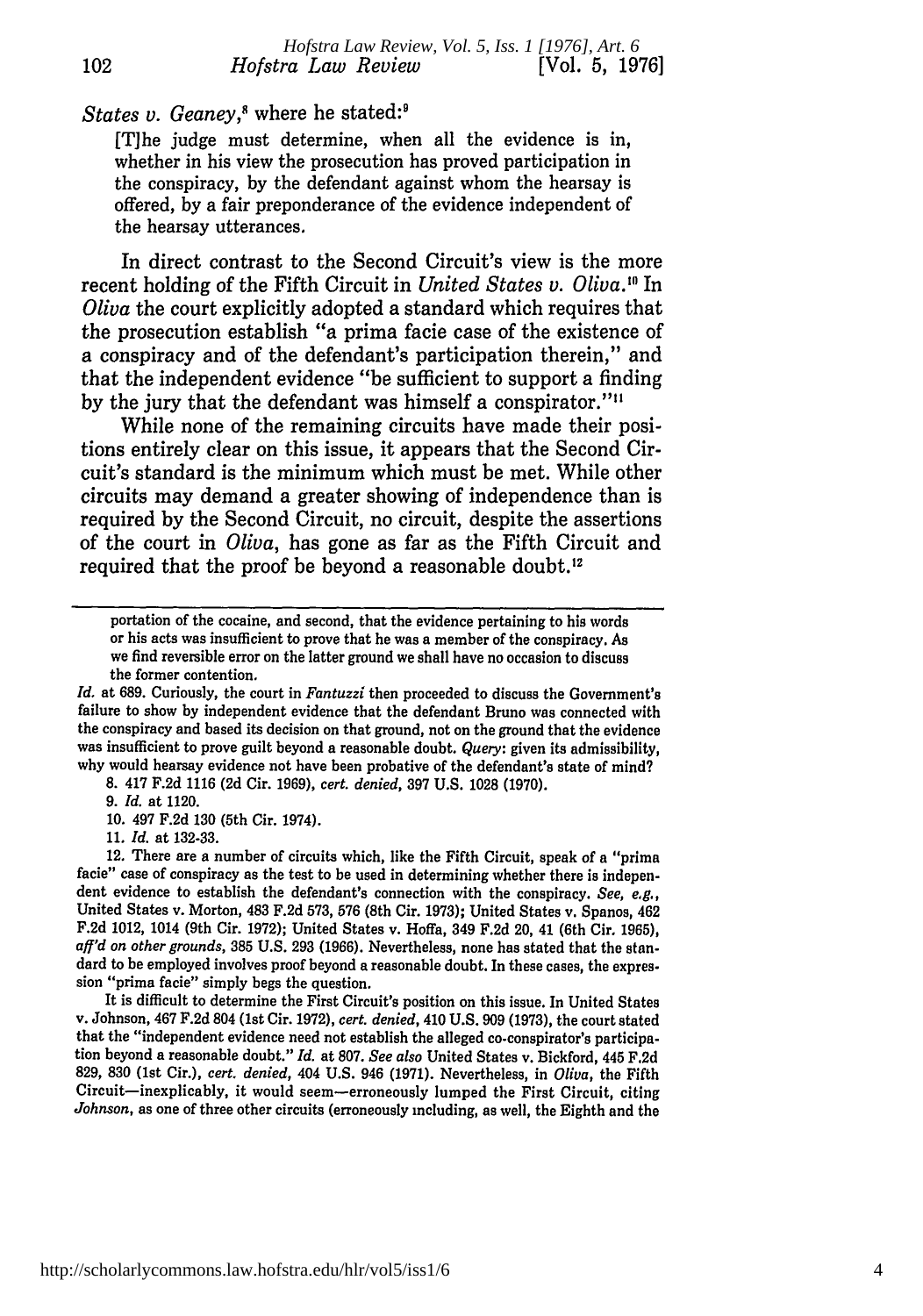The Supreme Court has not offered any definitive guidance in the area, and it has not adopted a standard supported by adherents of either position. Thus, in *United States v. Nixon*<sup>13</sup> the Court stated:

Declarations by one defendant may also be admissible against other defendants upon a sufficient showing, by independent evidence, of a conspiracy among one or more other defendants and the declarant and if the declarations at issue were in furtherance of that conspiracy.

In a footnote to that statement, the Court elaborated on its expression "independent evidence" and suggested that "as a preliminary matter, there must be substantial, independent evidence of the conspiracy, at least enough to take the question to the jury."<sup>14</sup> Plainly, if the Court meant to equate "substantial" with the reasonable doubt standard, it could have done so explicitly. Conversely, if "substantial" means less than a reasonable doubt, then it is difficult to understand why the Court would speak of enough "independent evidence" to "take the question to the jury." Given this ambiguity, it seems entirely appropriate, then, to dismiss as dicta the Court's statements concerning the degree of evidence necessary to admit the hearsay evidence.<sup>15</sup>

Ninth) which had cast the prima facie test in terms of proof beyond a reasonable doubt. *Id.* at 833. One could easily dismiss such reliance were it not for the fact that when the First Circuit was given the opportunity to correct the false impression in United States v. Klein, 522 F.2d 296 (1st Cir. 1975), it remained ambiguously silent.

14. *Id.* at 701 n.14. It is difficult to understand what "question" the Court speaks of when it contemplates taking "the question to the jury." It appears, though, that the Court is concerned with the question of guilt or innocence because the footnote concludes with the correct observation that the admissibility of the hearsay is a question to be decided by the trial judge, unless the Court means to have the question passed upon twice.

15. In Cohens v. Virginia, 19 U.S. **(6** Wheat.) 264 (1821), Chief Justice Marshall, speaking of dicta in Marbury v. Madison, 5 U.S. (1 Cranch) **137** (1803), observed:

It is a maxim, not to be disregarded, that general expressions, in every opinion, are to be taken in connection with the case in which those expressions are used. If they go beyond the case, they may be respected, but ought not to control the judgment in a subsequent suit, when the very point is presented for decision. The reason of this maxim is obvious. The question actually before the court is investigated with care, and considered in its full extent. Other principles which may serve to illustrate it are considered in their relation to the case decided, but their possible bearing on all other cases is seldom completely investigated.

Cohens v. Virginia, *supra* at 398.

<sup>13. 418</sup> U.S. 683, 701 (1974) (footnote omitted).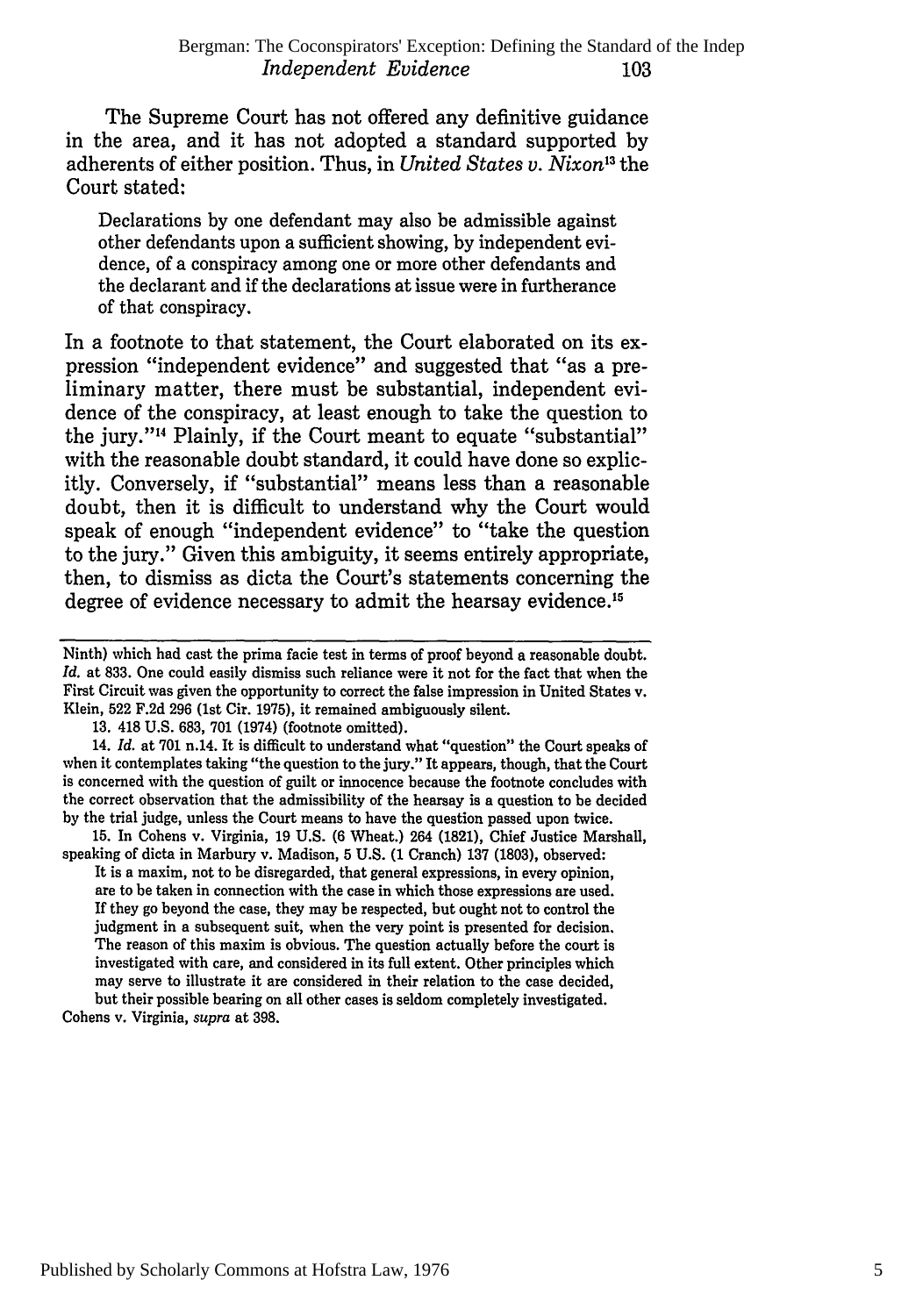#### THE NEW FEDERAL **RULES**

With the advent of the Federal Rules of Evidence, an entirely new framework has been given to federal trial judges for determining the admissibility of coconspirators' statements. That framework is not explicitly provided for in the Rules; instead, it "admission by a party-opponent" of Rule  $801(d)(2)(E)$ ,<sup>16</sup> and the provisions of Rule  $104(a)^{17}$  which deal with preliminary questions concerning the admissibility of all evidence, including coconspirators' statements.

Rule  $801(d)(2)(E)$ , which takes admissions by a partyopponent out of the operation of the hearsay rule.<sup>18</sup> includes within its ambit statements by coconspirators which are made, in the language of *Anderson v. United States,* "during the course of and in furtherance of the conspiracy."<sup>19</sup> It can be seen, then, that while the Rule explicitly continues the first two preconditions to admissibility of a coconspirator's declaration, no provision is made respecting the quantum of evidence necessary to establish the "party-opponent's" participation in the conspiracy. On that issue, the Federal Rules of Evidence are silent. More significantly, there is no requirement in the Rules that there be evidence independent of the hearsay "statement by a co-conspirator of a party . . . . "<sup>20</sup> The Rules do not carry forward the

The statement is (A) his own statement, in either his individual or a representative capacity or (B) a statement of which he has manifested his adoption or belief in its truth, or **(C)** a statement by a person authorized by him to make a statement concerning the subject, or (D) a statement by his agent or servant concerning a matter within the scope of his agency or employment, made during the existence of the relationship, or **(E)** a statement by a coconspirator of a party during the course and in furtherance of the conspiracy.

18. The FEDERAL RULES OF EVIDENCE no longer classify the coconspirators' exception to the hearsay rule as a hearsay exception. Instead, subdivision (d)(2)(E) of Rule 801 expressly provides that an "admission by [a] party opponent," which includes in subdivision (d)(1)(E) of Rule 801, "a statement by a coconspirator of a party during the course and in furtherance of the conspiracy," is "a statement [which] is not hearsay."

<sup>16.</sup> **FED.** R. EVID. 801(d)(2) provides that a statement is not hearsay **if:**  $\cdots$  .

<sup>17.</sup> **FED.** R. **EVID.** 104(a) provides:

<sup>(</sup>a) Questions of admissibility generally. Preliminary questions concerning the qualification of a person to be a witness, the existence of a privilege, or the admissibility of evidence shall be determined by the court, subject to the provisions of subdivision (b). In making its determination it is not bound by the rules of evidence except those with respect to privileges.

<sup>19. 417</sup> U.S. 211, 218 (1974).

<sup>20.</sup> **FED.** R. EVID. 801(d)(2). For the text of this Rule see note 16 supra.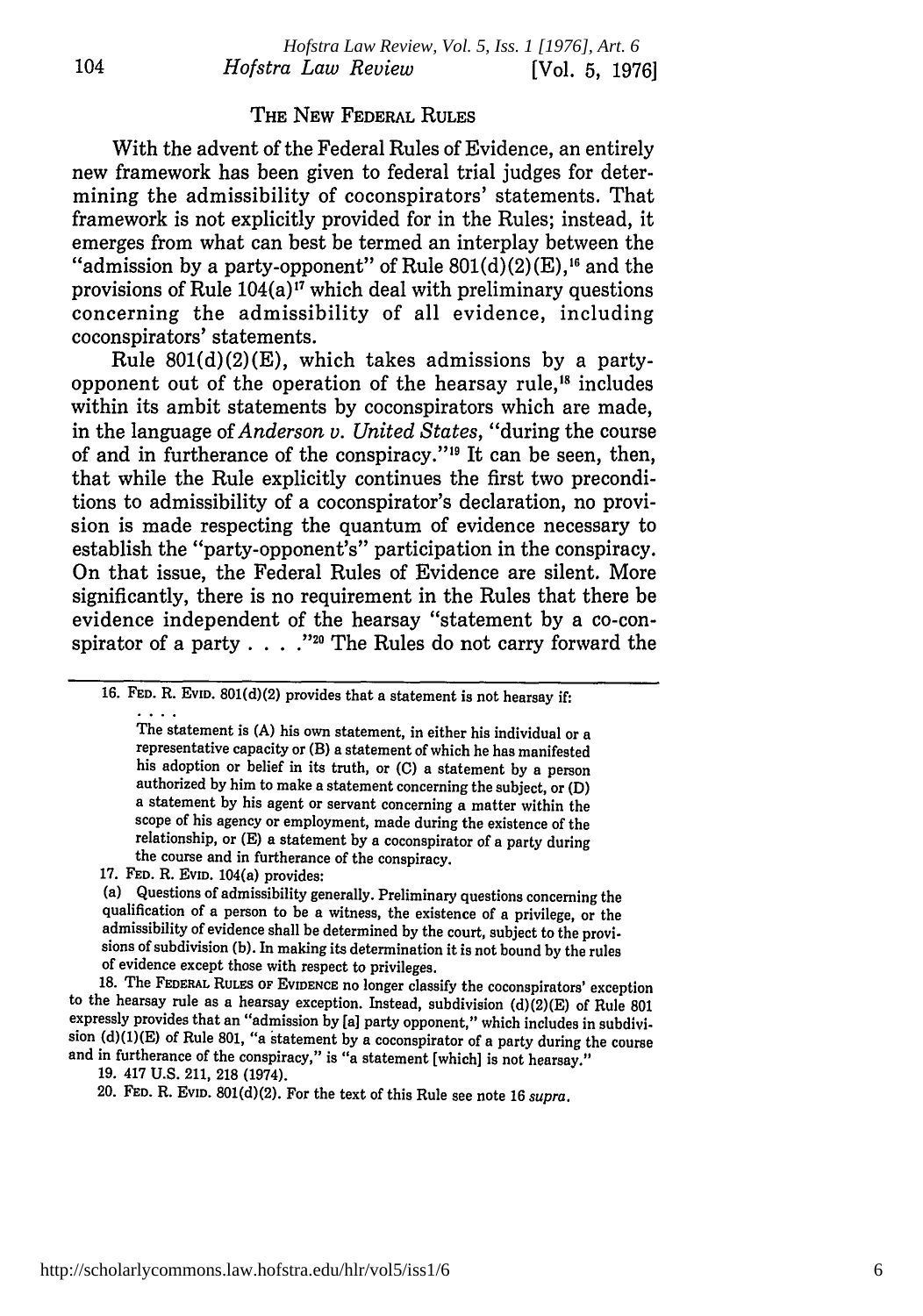requirement, set forth in cases decided before the Rules were adopted.<sup>21</sup> that there be evidence independent of the contents of the declaration to connect a defendant to the conspiracy. Thus, if the courts choose to reevaluate the so-called independent evidence test, they can properly assess their prior holdings on the pretext that Rule  $801(d)(2)(E)$  reopens the inquiry. The key to the reevaluation, however, rests with Rule 104(a).

Rule 104(a) provides judges with the flexibility needed to deal profitably with the lacuna in Rule  $801(d)(2)(E)$  inasmuch as it gives trial judges the discretion to consider otherwise inadmissible evidence in determining threshold questions of admissibility. Rule 104(a) provides, in pertinent part, that a court, in determining a preliminary question of the admissibility of evidence, "is not bound by the rules of evidence except those with respect to privileges." Thus, even though the courts, undoubtedly, will not completely shed the independent evidence test (as they should not), Rule 104(a) specifically allows judges to have a "look-see" at the hearsay in order to determine whether the jury should be permitted to consider the declaration during its deliberations.

For example, suppose the following: *A,* who sells counterfeit 20-dollar bills, begins to deal (to his ultimate detriment) with an undercover agent of the Secret Service. They have several meetings during which *A* repeatedly mentions his "connection," *i.e.,* the person who supplies him with the counterfeit money. Prior to some of these meetings, surveillance agents observe an unknown person arriving at A's apartment house, driving a yellow sports car. One day, in passing, *A* casually mentions to the agent that his "connection" drives a yellow sports car. Eventually, after the agent has won his full confidence, *A* tells him that his supplier is *B.* Investigation by agents shows conclusively that *B* is the owner and driver of the yellow sports car which had been seen at A's apartment just before several of the counterfeit sales.

On these facts, there is no sound reason why both of *A's* statements, if related by the agent as a witness at *B's* trial, should not be admitted in evidence. Each was made under circumstances which were reliable. The first statement was, by itself, innocuous, and the second was made at an unguarded moment. Taken together, the statements buttress themselves. Nevertheless, these two highly probative items of evidence would not be admissible under the current formulations of the coconspirators' exception,

<sup>21.</sup> See note **3** supra.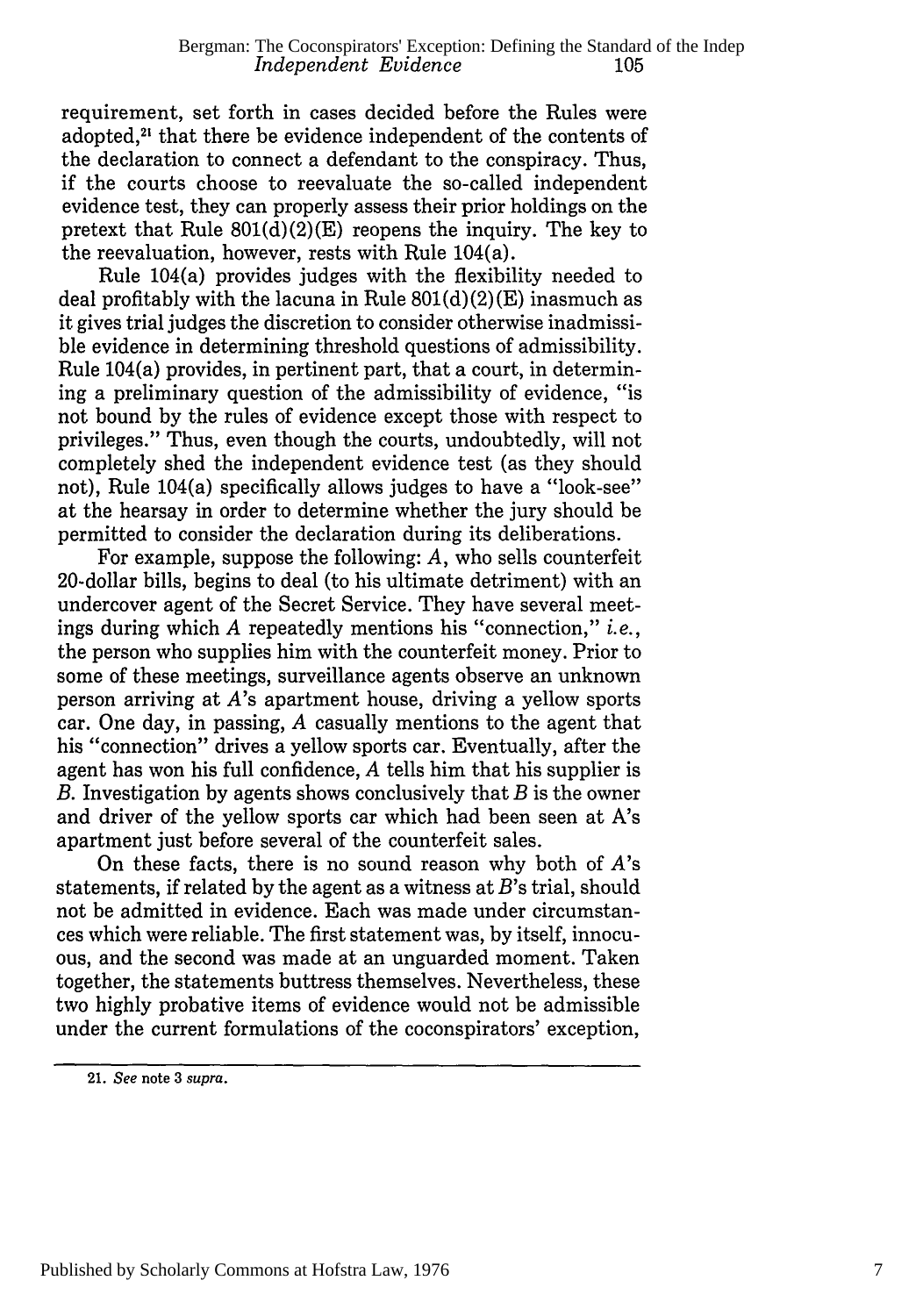because without *A's* statements, *B's* visits to the apartment are hardly sufficient to connect him with the conspiracy. If we were to deny admission of *A's* statements about his supplier's sports car, the agent's testimony might be considered too weak to support a finding that there was sufficient evidence to allow reception of  $A$ 's direct statement that  $B$  was his supplier. Admissibility of *A's* statement, therefore, should be a matter of discretion for the trial court.

In effect, Rules  $801(d)(2)(E)$  and  $104(a)$  allow judges to give full credit to the disputed hearsay if they choose to do so. At the same time, the Rules arguably give some assistance to the accused by requiring that his or her participation in the charged crime be shown beyond a reasonable doubt before the hearsay is admitted. Because such an approach will necessarily involve a preview by the court of evidence yet to be introduced.<sup>22</sup> the confusion and time wasting which often accompanies the reception of such evidence is eliminated. In addition, this approach will permit an across-the-board application by trial judges of the same standard that they currently employ in sending the case to the jury.? It will also provide a needed uniformity among the circuits regarding the standard to be followed.

At least one notable authority has suggested the above approach.4 On the other hand, the notion that the hearsay itself can

The true rule, therefore, is that a trial judge, in passing upon a motion for directed verdict of acquittal, must determine whether upon the evidence, giving full play to the right of the jury to determine credibility, weigh the evidence, and draw justifiable inferences of fact, a reasonable mind might fairly conclude guilt beyond a reasonable doubt. **If** he concludes that upon the evidence there must be such a doubt in a reasonable mind, he must grant the motion; or, to state it another way, if there is no evidence upon which a reasonable mind might fairly conclude guilt beyond reasonable doubt, the motion must be granted. If he concludes that either of the two results, a reasonable doubt or no reasonable doubt, is fairly possible, he must let the jury decide the matter.

*Id.* at **232-33** (footnote omitted).

106

24. District Judge Jack B. Weinstein, a member of the Advisory Committee on the Federal Rules of Evidence, suggests:

The better practice would be to require a very high degree of proof before admit-

<sup>22.</sup> Hearsay evidence under the coconspirator's exception can be admitted subject to connection. United States v. Geaney, 417 **F.2d 1116,** 1120 **(2d** Cir. **1969),** *cert. denied,* **397 U.S. 1028 (1970).**

**<sup>23.</sup>** With the Second Circuit's long-awaited decision in United States v. Taylor, 464 F.2d 240 (2d<sup>cir.</sup> 1972), it is now firmly established that before a criminal case may properly be submitted to a jury for its consideration, there must be enough evidence for a reasonable mind to find guilt beyond a reasonable doubt. *See* Curley v. United States, **160 F.2d 229 (D.C.** Cir.), *cert. denied,* **331 U.S. 837** (1947) for Judge Prettyman's oftquoted statement of the standard: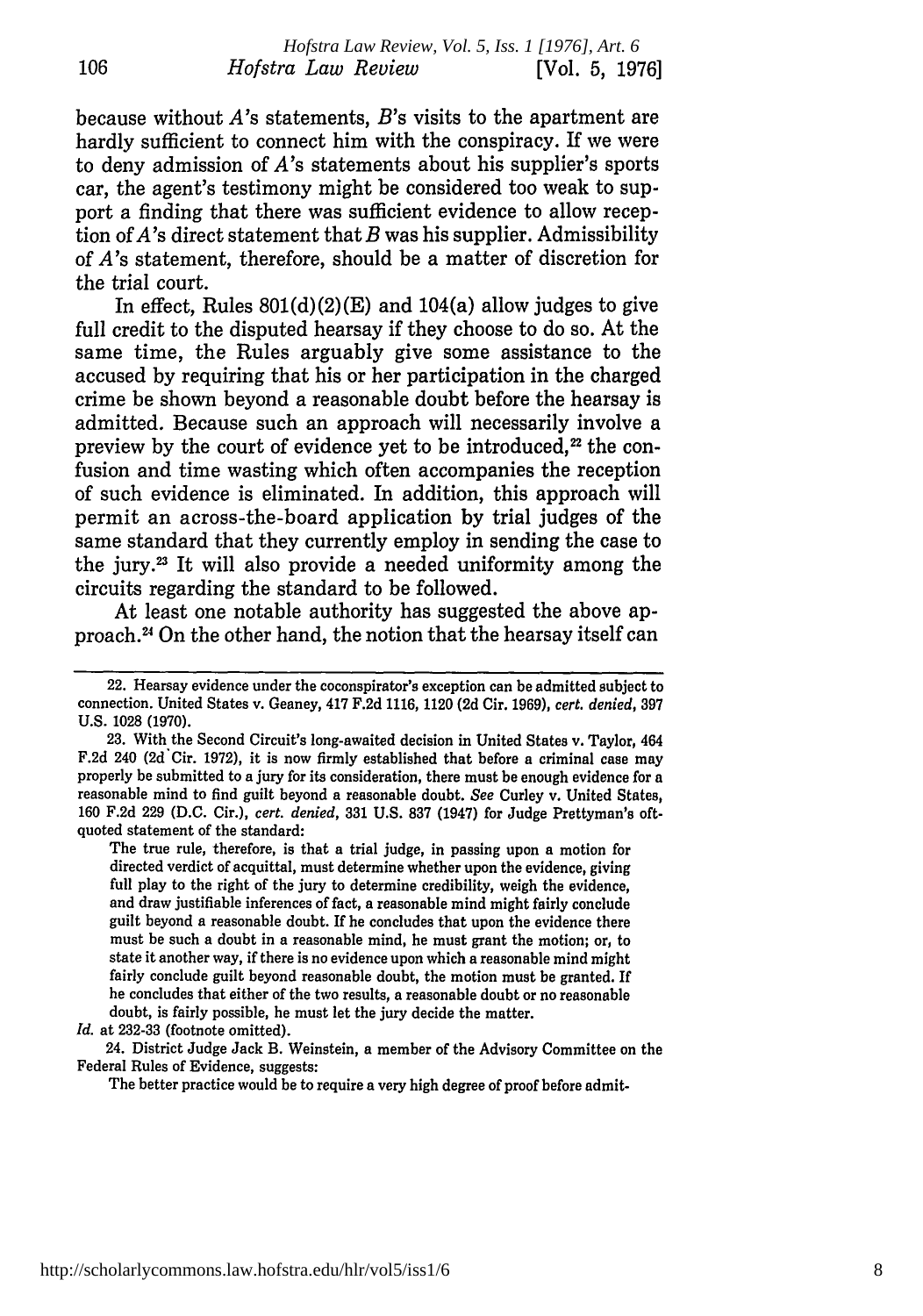be considered at all has elsewhere been dismissed out of hand.<sup>25</sup> The point is, however, that whatever rule is adopted, reality must be confronted: like it or not, courts do consider the hearsay even when they say they do not consider it; and when courts recognize what they are doing, they look to the contents of the hearsay to justify the admission of the declaration into evidence.

In *United States v. Calarco*<sup>26</sup> for instance, eight men were indicted for conspiring to hijack a truck. The main witness for the government was Warren, one of the alleged conspirators. Riviello, another defendant, was convicted on the basis of Warren's testimony. The conspiracy was hatched by Warren and three other men, including one John Calarco, at a meeting in a bar. Warren testified that during the meeting Calarco suggested that the others accompany him across town where he would talk with the people who were going to purchase the goods after the truck was hijacked. The men accompanied Calarco and waited for him outside another bar while Calarco presumably spoke with the ultimate purchasers. Calarco eventually emerged from the bar and, according to Warren, told the others that they were to follow the two people who were then just coming out of the bar. These two men were to show Calarco's men where to bring the hijacked truck. One of the two people emerging from the bar was Riviello. Up to this point, Warren had not had, nor would he ever have, a conversation with Riviello.

Riviello and his companion got into a car and were followed by Warren, Calarco and the others to a third location. Calarco got out of his car and, for the next 15 minutes, spoke with Riviello in Riviello's car, out of Warren's earshot. When he returned to Warren and the others, Calarco said: "When you get the truck, this is where you are going to bring it, bring it here.<sup> $327$ </sup> Thereafter, the Calarco-Warren group planned and attempted to execute the hijacking. The attempt was a fiasco and all the participants were arrested.

**27.** *Id.* at **658.**

ting the statement. Only if the court is itself convinced beyond a reasonable doubt-considering hearsay as well as non-hearsay evidence-of the conspiracy, defendant's membership, and that the statement was made in furtherance thereof, should it admit.

<sup>1</sup> J. WEINSTEIN & M. BERGER, WEINSTEIN'S EVIDENCE, <sup>[104]</sup> (1975) (footnote omitted). 25. In the **1959** Symposium *Developments in the Law-Criminal Conspiracy,* **72** HARv. L. REv. **920 (1959),** the authors remark, without extensive discussion, that the approach of considering the hearsay is logically inconsistent and that the requirement of independent evidence becomes "virtually meaningless." *Id.* at 987.

**<sup>26.</sup>** 424 F.2d **657 (2d** Cir. 1970).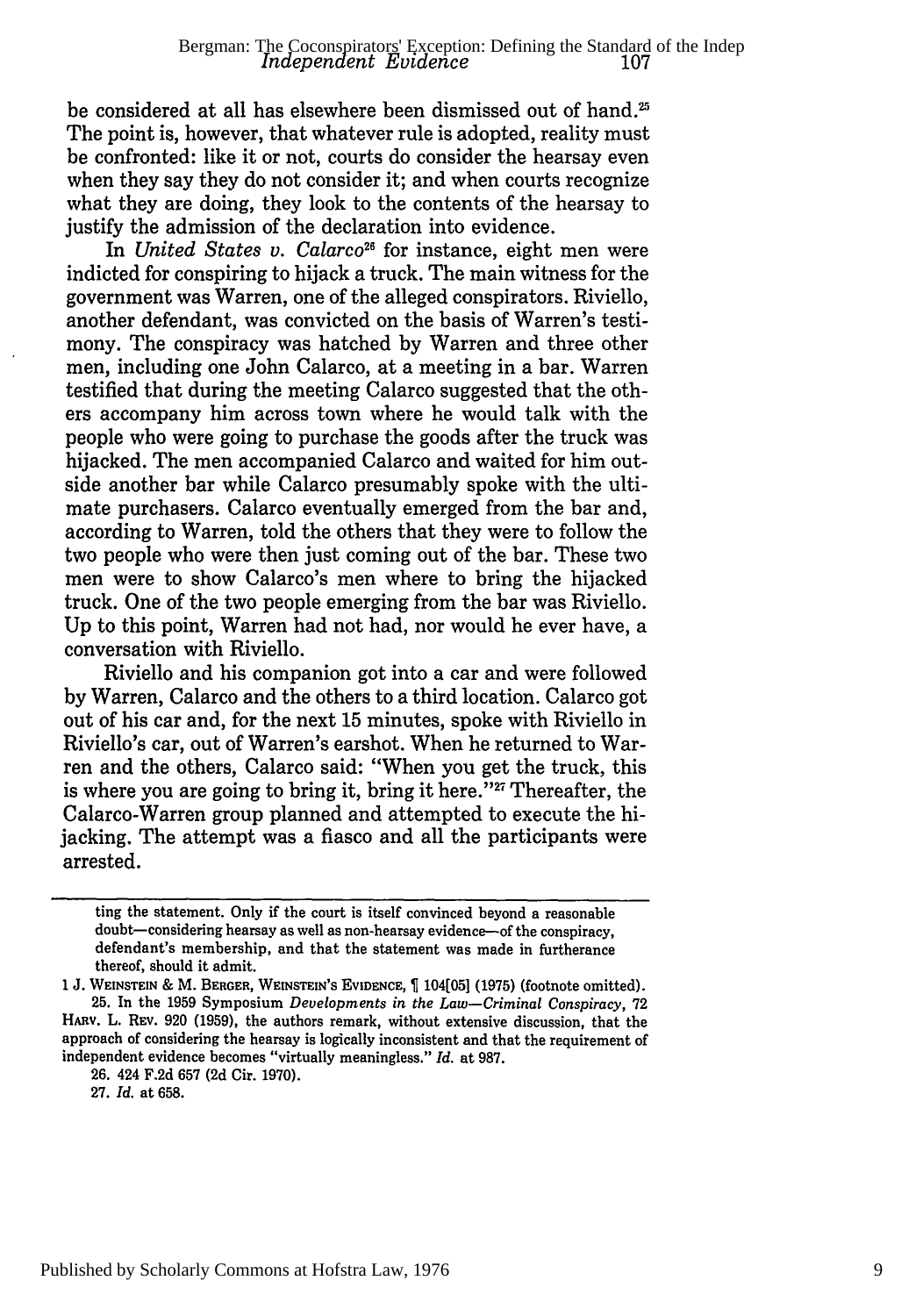It is instructive to examine how the Second Circuit bootstrapped the insignificant incident of Riviello's meeting with Calarco to meet its test that there be a "fair preponderance of the evidence independent of the hearsay utterances."<sup>28</sup> The court reasoned that Warren's testimony that Calarco had said, "When you get the truck this is where you are going to bring it, bring it here" was "not hearsay as to Riviello" because it was, in the court's view, a relevant nonhearsay "verbal act" which was "not offered in this context to show the truth of either Calarco's suggestion that the particular location was a suitable one for delivery of the truck or of Warren's own assertion that Calarco's statement concerned delivery of a truck."29 When *Calarco* is examined further,<sup>30</sup> we find that the court used Calarco's so-called nonhearsay verbal act for precisely the prohibited purpose that would have attended its use had Calarco spelled out that he had conversed with Riviello about the hijacking and received instructions from him. Thus the court concluded:<sup>3</sup>

The non-hearsay evidence linking Riviello to the conspiracy in this case included not just his "mere presence" at a certain site,

Such declarations are admitted upon no doctrine of the law of evidence, but of the substantive law of crime. When men enter into an agreement for an unlawful end, they become ad hoc agents for one another, and have made "a partnership in crime." What one does pursuant to their common purpose, all do, and, as declarations may be such acts, they are competent against all.

Van Riper v. United States, 13 F.2d 961, 967 (2d Cir. 1926).

Thus, nonnarrative statements of coconspirators are admitted as utterances to show the progress of the conspiracy. *See* United States v. Manfredi, **488 F.2d 588, 596 (2d** Cir. **1973);** United States v. Costello, **352 F.2d 848, 853-54 (2d** Cir. **1965),** *rev'd on other grounds,* **390 U.S. 39 (1968).** *Cf.* United States v. Cirillo, 499 **F.2d 872, 885 (2d** Cir.), *cert. denied,* 419 **U.S.** 1056 (1974). They should not be admitted for one purpose, a lesser one, and then misused.

**30.** Before proceeding with this examination, it would be helpful to imagine what the court might have determined if Calarco had stated to Warren, "I just spoke with Riviello who said that this is where you are going to bring the truck after it is hijacked." Obviously, such a statement would clearly be hearsay as to Riviello and could not, in any sense, be considered as having been offered for anything less than to show that Calarco had a conversation with Riviello about the hijacking during which he had received instructions.

**31.** United States v. Calarco, 424 **F.2d 657, 660 (1970)** (footnote omitted) (emphasis added).

108

**<sup>28.</sup>** *Id.* at 660.

<sup>29.</sup> The expression "verbal act" in the context of the coconspirators' exception to the hearsay rule is vague and not altogether satisfactorily defined. *See* Symposium, 72 HARv. L. Rev. 920, supra note 25, at 989. To the extent that it is used as a term to express what courts characterize as statements which they say are not hearsay, one might, as a cynic, be content. Nevertheless, the expression does connote something. It derives from the notion that declarations of conspirators are the very essence of the crime of conspiracy. As stated by Justice Learned Hand: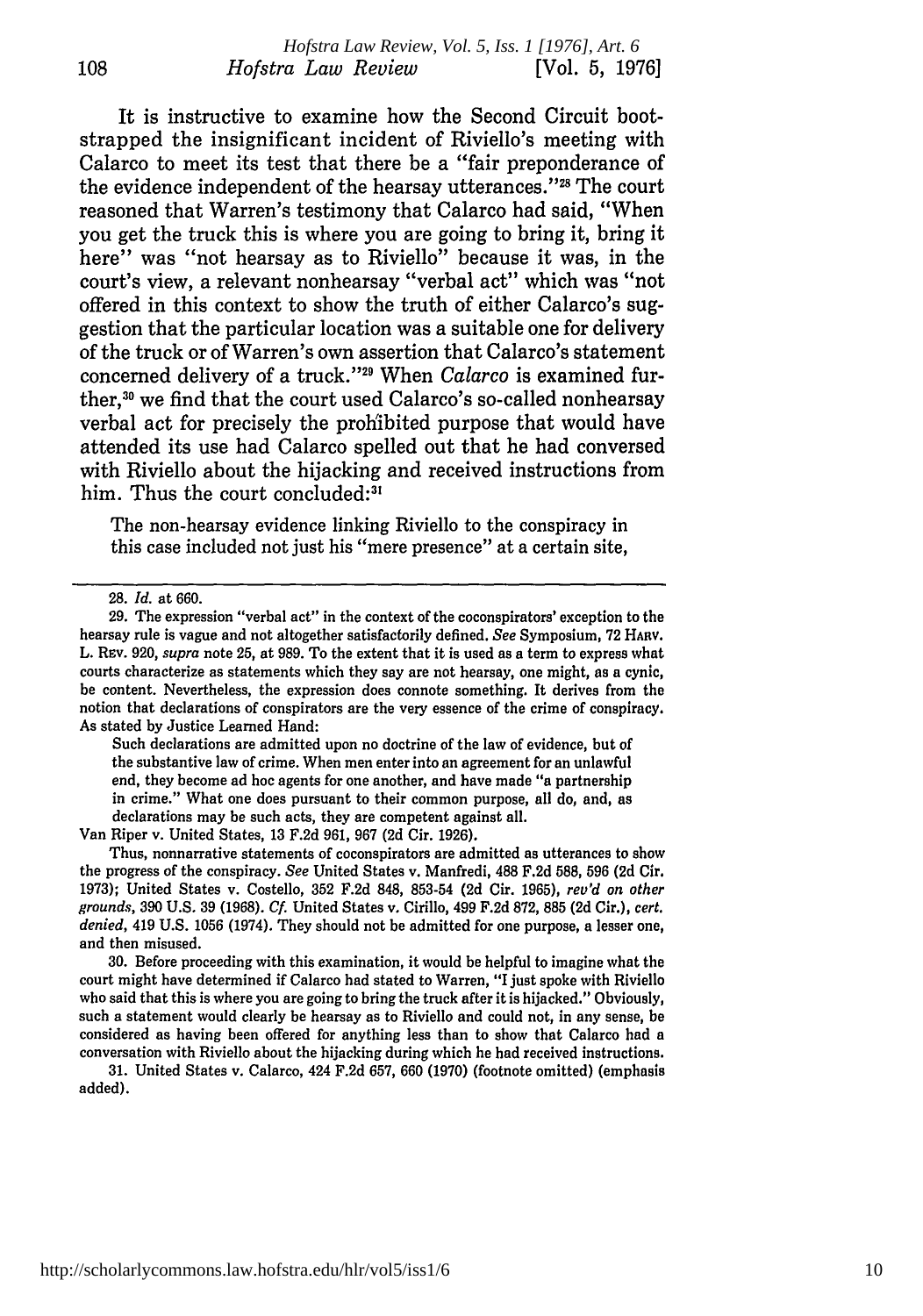but also his acts of leading the others from the Democratic Club to that location and *there relaying instructions to them through Calarco.* This was sufficient for the trial judge to conclude that Riviello was a participant in the conspiracy and that hearsay statements of his co-conspirators in furtherance of the conspiracy were admissible against him.

*Calarco* is usefully compared with another Second Circuit case in which the panel refused to consider the disputed statements as a "non-hearsay verbal act." In *United States v. Kaplan32* one Lange, a small-time narcotics peddler, had been dealing with Alleva, an undercover agent for the government. On January 5 Alleva spoke with Lange on the telephone and was told to come to Lange's home the following day where "his connection would be there with him."33 Predictably, objection to the admission of this statement was made and, following extended argument in the trial court, the judge admitted the statement as a nonhearsay verbal act to explain Alleva's state of mind when, the following day, he came to Lange's home and found the defendant Kaplan "half sitting, half lying on the mattress on the floor."34 The state of mind, obviously, was Alleva's belief that Kaplan was Lange's "connection." On that basis, the jury was instructed, in the words of the court of appeals, "with meticulous care"<sup>35</sup> that it was not to assume that Lange had had any prior conversations with Kaplan. On appeal, the court was unable consciously to perform the same alchemy on Lange's "verbal act" which the court had performed with Calarco's verbal act. "We conclude," the court stated, "that its potency lay not in the ostensible purpose of its technical use, as illuminating Alleva's 'state of mind,' but in its overwhelmingly probable misuse by the triers of fact-as evidence that appellant was in fact Lange's connection, as Alleva said Lange had said."36

One would think, then, that the court in the *Kaplan* case, apparently concerned with honing a close edge on the coconspirators' exception to the hearsay rule, would eschew any unauthorized use of the forbidden hearsay statement. Nevertheless, on

<sup>32. 510</sup> F.2d 606 (2d Cir. 1974).

<sup>33.</sup> *Id.* at 609 n.1.

<sup>34.</sup> *Id.* at 608.

<sup>35.</sup> *Id.*

<sup>36.</sup> *Id.* at 610. With refreshing candor the court in *Kaplan* remarked that "there are limits upon the powers of jurors--- or judges or anyone-- to keep connected thoughts separated from each other." *Id.* at 611. *See* note 6 *supra.*